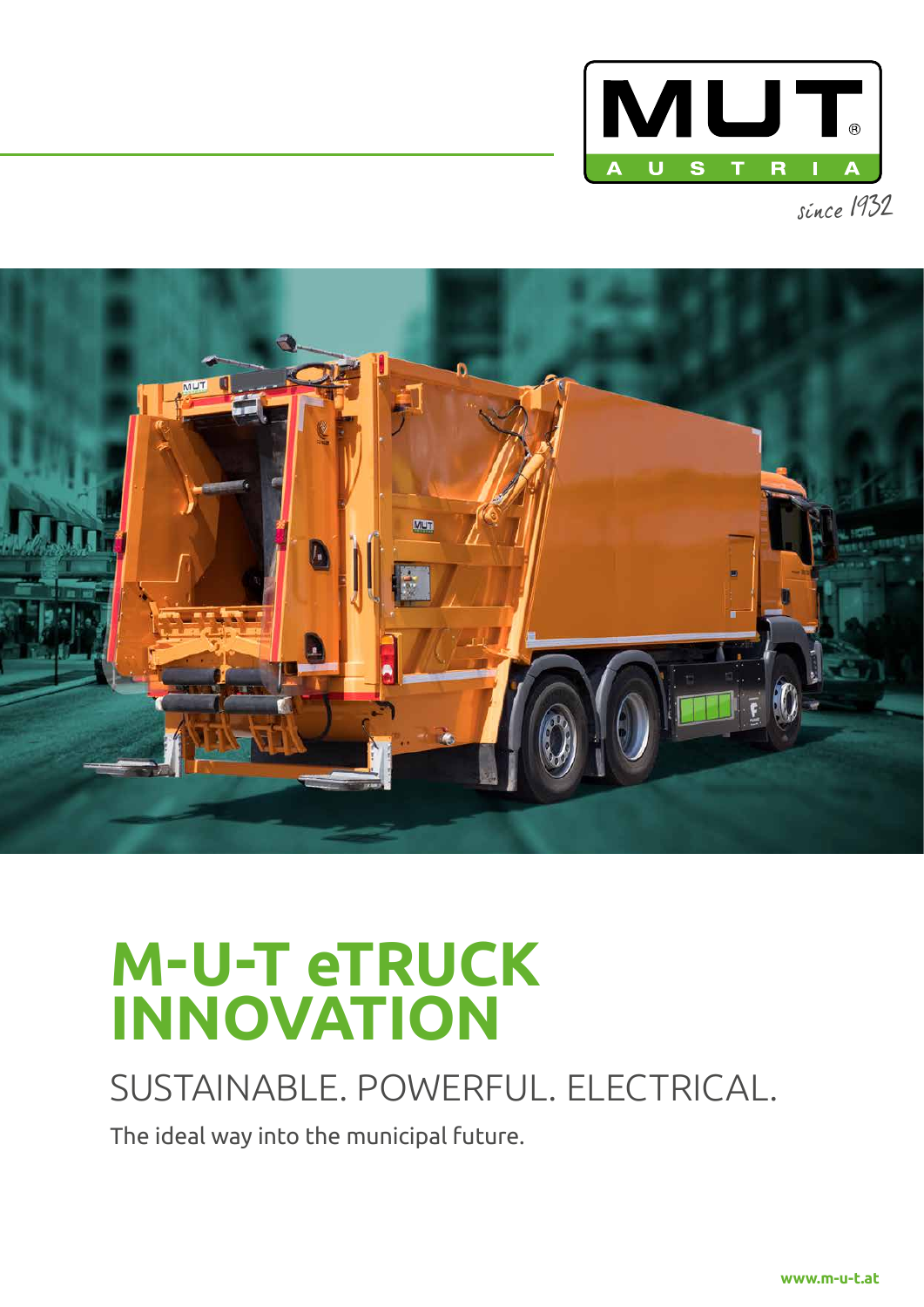**M-U-T-eTrucks** impress not only with their **high reliability**, but also with their **highest variability** and **maximum effectiveness** in **municipal operations**: quiet, fast, powerful and sustainable.

The **ergonomic, sturdy** and **future-oriented construction-design** in an ideal combination with varied types of equipment, make the **M-U-T-eTrucks** to one of the **most profitable** and **revolutionary solutions** in the municipal economy.

- **ROTO-M-U-T-e** waste collection vehicle with rotary drum
- **ROTO-M-U-T-e-MINI** waste collection vehicle with rotary drum, designed extremely compact
- **PRESS-M-U-T-e** waste collection vehicle - the "omnivore"
- **M-U-T-e-Austrocleaner** road sweeper
- **KOMBI-M-U-T-e** sewer flushing vehicle

An **ideal combination:** 90 years of **M-U-T-know-how** paired with **leading-edge e-Power** make the M-U-T-eTrucks to **highly flexible** working tools. At **M-U-T**, the **future** has already begun:

- **modular ePower-Pack-Battery** for an increased electric range or even higher torque, depending on requirements
- 360°-all-round visibility-system
- **LED** rotating beacon
- **numerous other options available**
- **semi-** and **fully automatic** operation system
- $\blacksquare$  increased operational safety, power efficiency and smoothness, due to **state-of-the-art electronics**
- $\blacksquare$  **optimal protection** of the operating and loading staff, due to M-U-T safety systems
- **realtime feedback** of the **e-Power-Unit** of its status
- **realtime monitoring** of the system

M-U-T-eTrucks will be delivered with a **high efficient Power-Unit**, which meets many requirements. Nevertheless there are **numerous options** available.

- for **two- to four-axle chassis**
- available for **all body sizes** from **7.5 t to 40 t**
- **e-Power-engine** of **140 kWh**, **280 kWh** or **400 kWh**
- **m-PTO/e-PTO special drive** for superstructures
- **e-storage-batteries** of **115 kWh, 230 kWh** or **460 kWh**
- **modular, infinitely drive unit**
- **F** recuperation-unit: uses the vehicle's braking energy to charge the battery
- **range ~150 km** depending on battery and usage
- **onboard-charger**, incl. possibility of **fast charging** for maximum availability
- **Industry X.0-capable** for an ideal digital integration into the fleet
- $\blacksquare$  minimum warranty of 2 years

#### **M-U-T Service Packages**

- warranty extension up to 60 months
- care of vehicle fleet, incl. annual check
- service package "M-U-T All In"



- **XXL-versions** for all types and options of vehicles available
- **special adaptation of superstructures** and drive unit available according to requirements

The climate change is a fact. Ecological neutral and sustainable solutions are the needs of the moment. **M-U-T-eTrucks** manage these concerns along the way. They guarantee a **higher economic efficiency** and a **longer service life** at the same time.

Thereby the dealing with municipal tasks gets not only **cleaner**, but also **cheaper** in the long term.

M-U-T-eTrucks meet the **proven high safety standards** of the M-U-T-vehicles. M-U-T-eTrucks additionally offer:

**volume-optimized body** (optional)

Real-time status display:

- DNR, Charge, Ready
- **Current energy** demand
- $\blacksquare$  recuperation power
- **battery level and electric range**
- $\blacksquare$  temperature of components
- **driver information and error display**



### **Multifunctional-Info Display**

# **EXPANDABLE**

# **ELECTRICAL**

**MUT** 

### **SAFE**

## **VARIABLE**

### **ADAPTABLE**